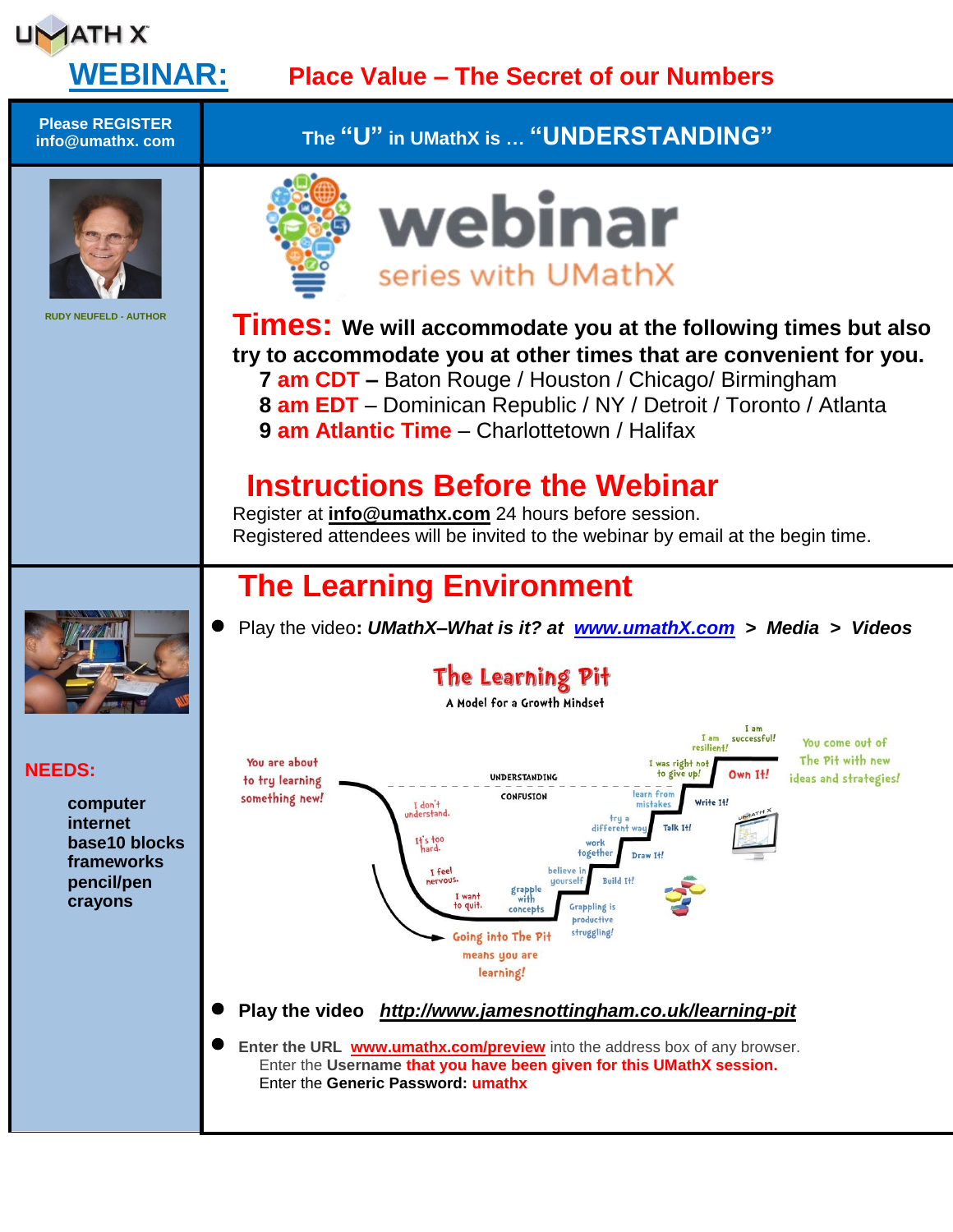# **Concept: Place Value #1**



#### **On Computer, select the – Content Menu.**

Follow the path below:

# **Place Value > 2.) Model Numbers Grouped in Packages > C**

You will see the following:



**Note a green pencil** beside **"Ones and Groups of Ten"** indicating that a **FRAMEWORK**, a 3 part model lesson for this lesson, exists on paper. Click on it and print it. It is shown below. Follow directions on the Framework. Before beginning, **make sure that you have computer, framework, pencil, crayons and real base 10 blocks as well as a partner.**

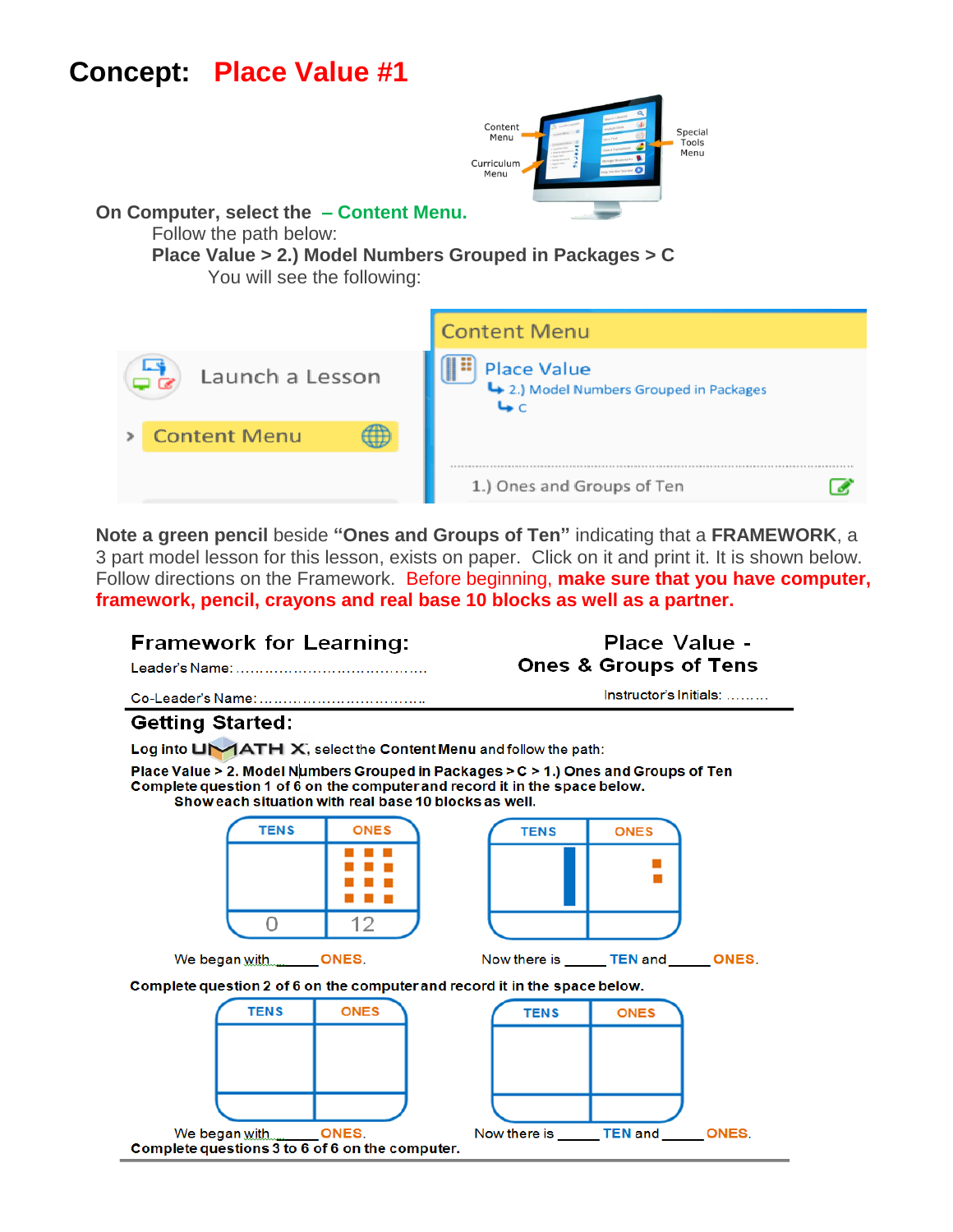### Working In It: In examples below, circle groups often. Draw the regrouped number to the right.



### **Reflect & Connect:**

Compare your answers in Getting Started and Working In It.

Talk with a partner about any patterns you see.

Discuss the advantages of using groups of tens and ones when writing the number.

If one selects as many groups of TEN as possible from any number of blocks above, then in a 2 digit

number, the number of groups of TENS is always \_\_\_\_\_\_\_\_\_\_\_\_. The number of ONES is always

. Explain your reasoning below.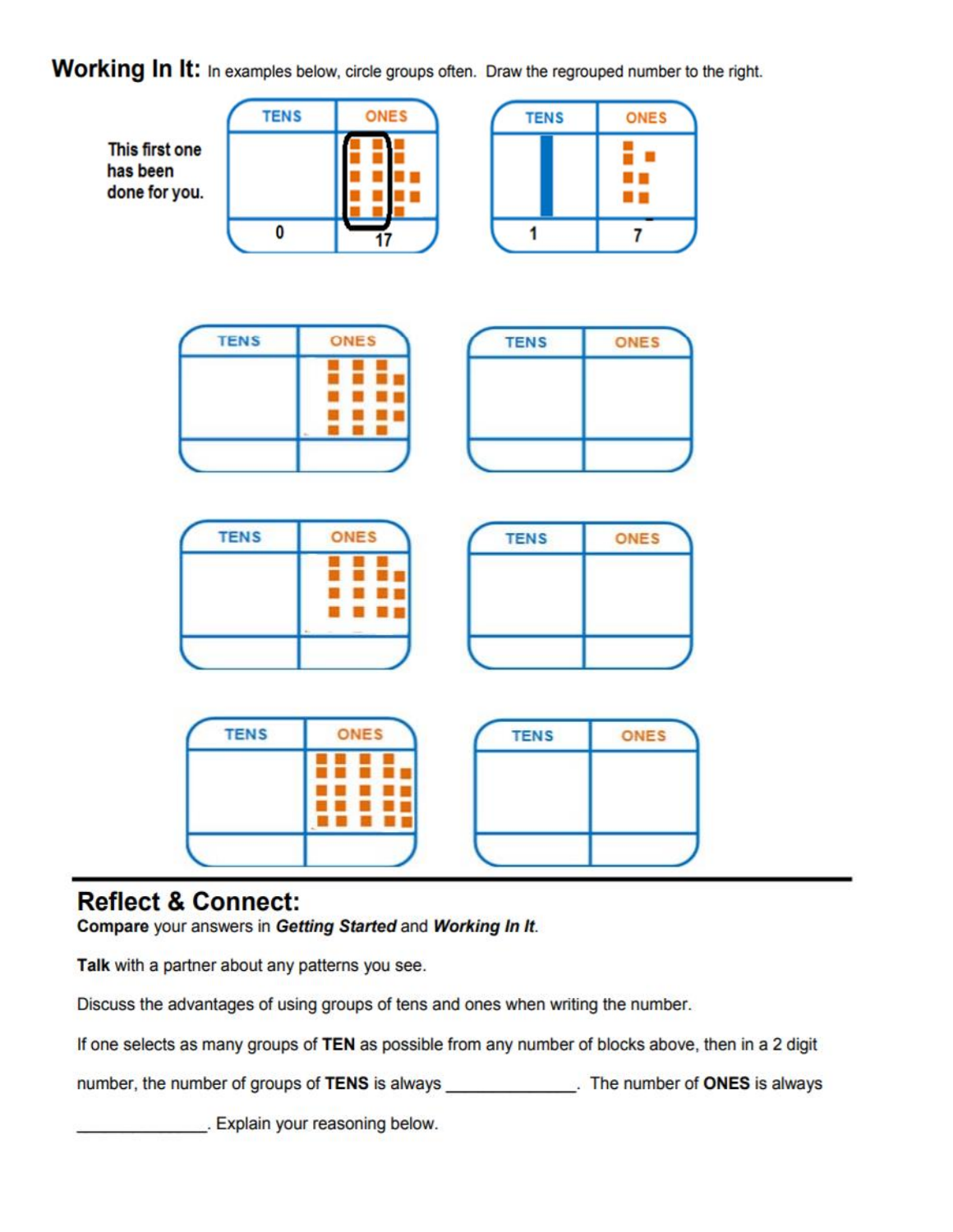#### **On Computer, key in the URL [www.umathx.com/preview](http://www.umathx.com/preview) and Login to UMathX – Content Menu.**

Follow the path below:

### **Place Value > 3. Place Value Patterns (to 20) > C**

Note a green pencil beside "**1.) Pictures to Numbers #1**" indicating that a **FRAMEWORK**, a 3 part model lesson for this lesson exists on paper. Click on it and print it. Follow directions.

Before beginning, **make sure that you have computer, framework, pencil, crayons and real base 10 blocks as well as a partner.**